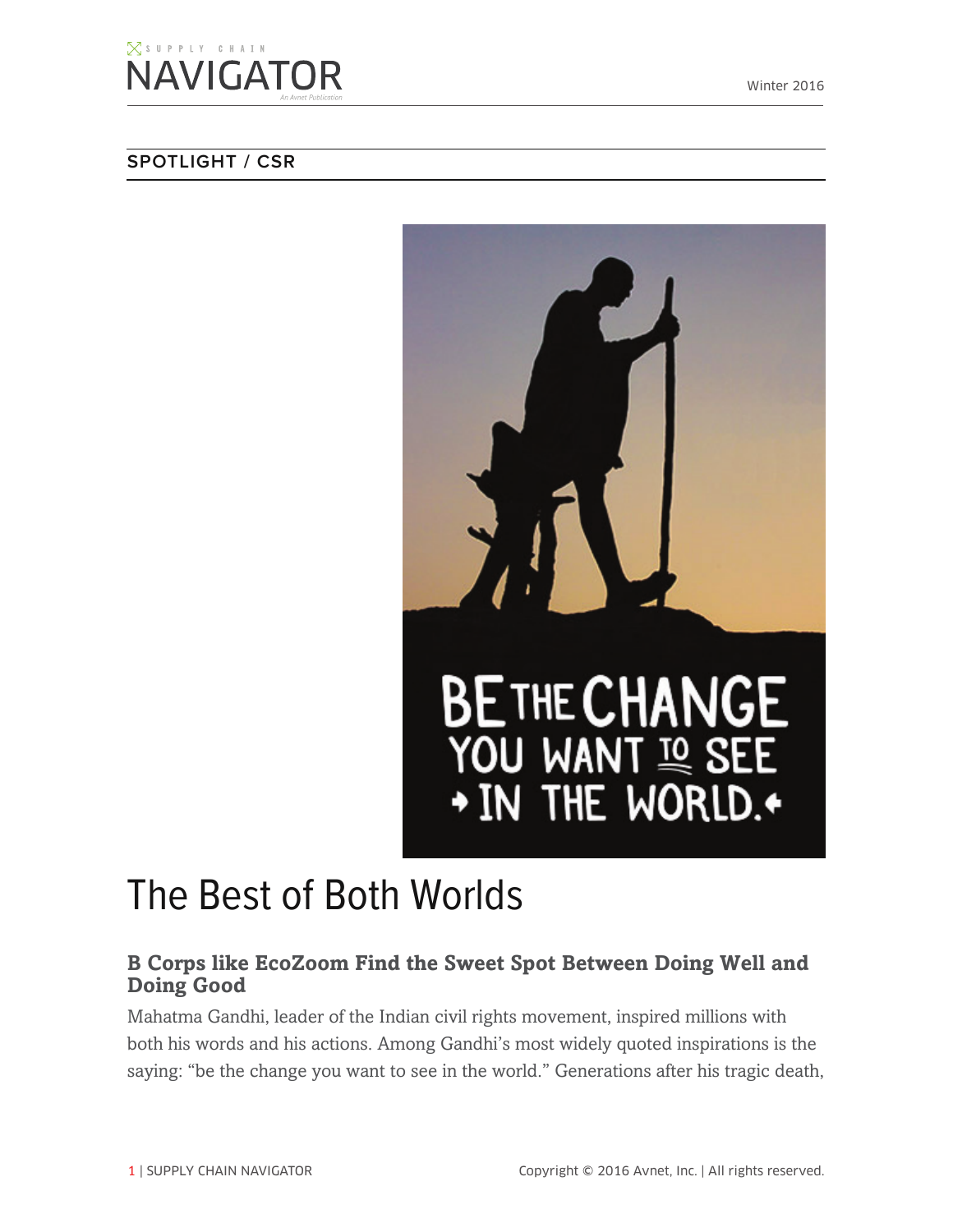## $\boxtimes$  supply chain **NAVIGATOR**

Gandhi's legacy not only continues to influence humanitarian efforts, but has become the battle cry for a new breed of enterprises dedicated to the idea that success in businesses is not just about being the best in the world, but "the Best for the World $^{\circledR}.$ "

Since 2010, B Lab, the Pennsylvania-based non-profit group that governs the independent third party B Corp certification, has sanctioned more than 1,400 B Corporations (http://www.bcorporation.net/community/find-a-b-corp), across 121 industries and 38 countries. To become a certified B Corp, a company must voluntarily meet certain standards of transparency, accountability, sustainability and performance, according to B Lab. Underlying the B Corp. movement is the belief that businesses can do more than merely minimize their negative environmental and social impact on the world, and can, instead, actively use their businesses to promote the greater good. The certification parallels the principals of a Benefit Corporation (http://benefitcorp.net/businesses), but does not offer the protections of a legally

incorporated Benefit Corporation.

Among the growing B Corp ranks is **EcoZoom** (http://ecozoomstove.com), a social enterprise that makes clean-burning, portable wood- and charcoal-powered cook stoves that are healthy, efficient and eco-friendly. In contrast to the traditional "jiko (https://en.wikipedia.org/wiki/Kenya\_Ceramic\_Jiko)" charcoal-burning stove used for cooking in regions like Kenya (https://en.wikipedia.org/wiki/Kenya), EcoZoom stoves reduce smoke emissions by up to 70 percent and fuel usage by up to 60 percent, according to the company. As a result, smoke inhaled by cooks is significantly less toxic and less of a family's very limited income is spent on fuel. EcoZoom also markets the Sun King (http://www.ecozoom.co.ke/products/) solar-powered lighting solutions.

More people die each year as a direct result of dirty cooking and dirty lighting practices than from malaria, tuberculosis and HIV combined.

Amanda West, EcoZoom co-founder and chief communications officer, explained that enabling clean energy at the household level is a crucial element in the effort to raise the baseline of living in developing countries. "The consequences of dirty cooking and dirty lighting are a huge threat to global health, yet it is a problem that is not as widely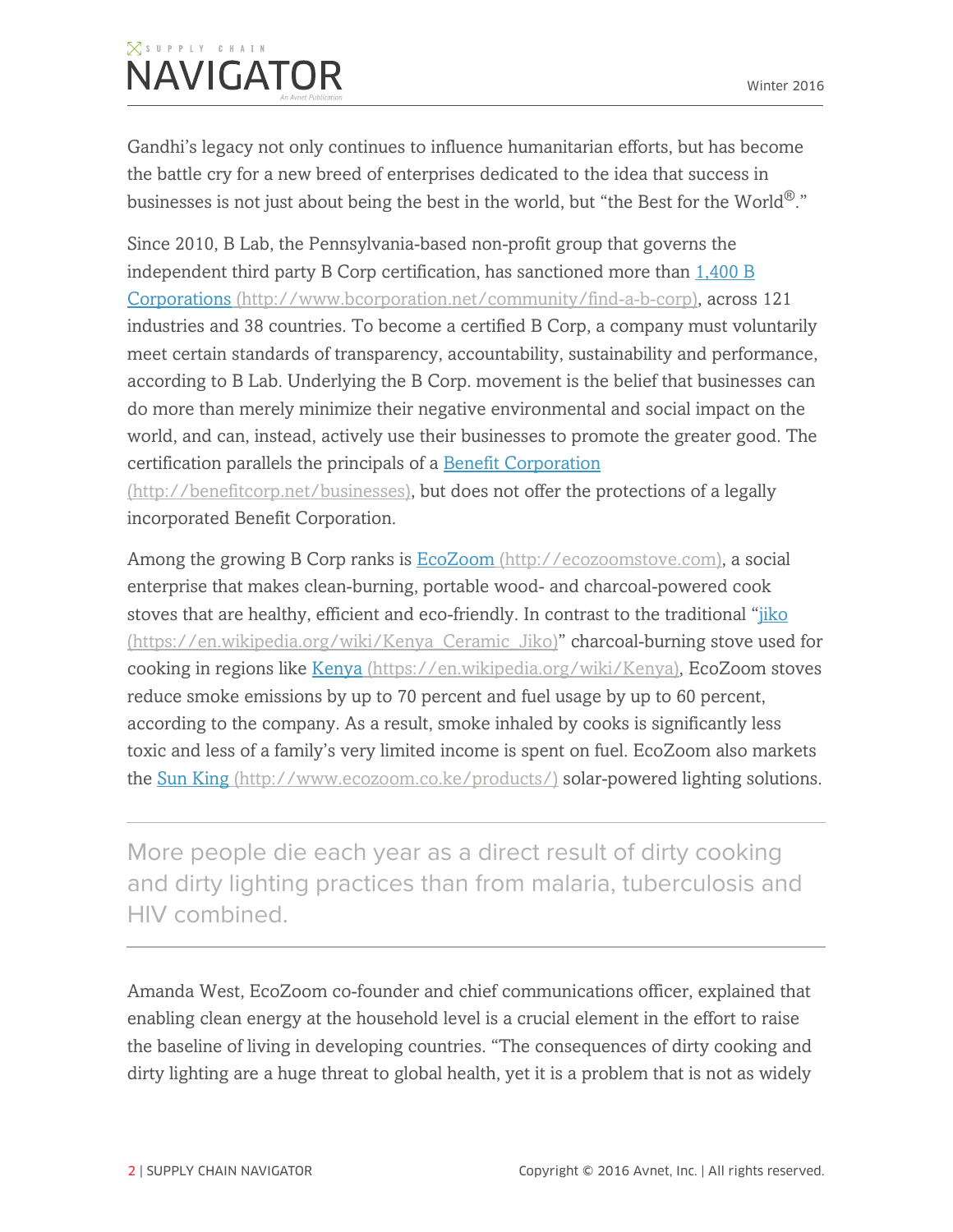## $\boxtimes$  supply chain **NAVIGATOR**

discussed as things like malaria and HIV," she said. "But, the reality is, more people die each year as a direct result of dirty cooking and dirty lighting practices than from malaria, tuberculosis and HIV combined."

West and her partners started EcoZoom because they wanted to "be a part of a global solution," but at the same time, they recognized that a missing piece to the puzzle of creating more sustainable development in emerging economies is the drive and productivity inherent in a for-profit business. "As a social enterprise, our goal is to take the for-profit model into a space that is dominated by government agencies, aid organizations and NGOs."



She credits the B Lab Business Impact Assessment (BIA) test for giving the inexperienced entrepreneurs much-needed guidance into the various operational requirements of managing a successful social enterprise. "We had focused so much on how the product was going to make an impact on the world, we didn't think about our business operations and how

the way we operate can also contribute to the overall positive impact of our efforts," she said.

For example, she noted that the BIA includes a comprehensive section on significant suppliers. "The first time we took the assessment, we realized we didn't know any of the answers to these questions about our significant suppliers. That got us thinking about all the things that we should know and gave us a roadmap to work with our suppliers to gather this intelligence."

West and her partners found that working in emerging economies like Kenya can raise a unique set of supply chain challenges. "The downstream supply base can be very limited. There may only be one warehouse supplier who can meet our needs so that one supplier may be our only option, but that does not mean that we have to sacrifice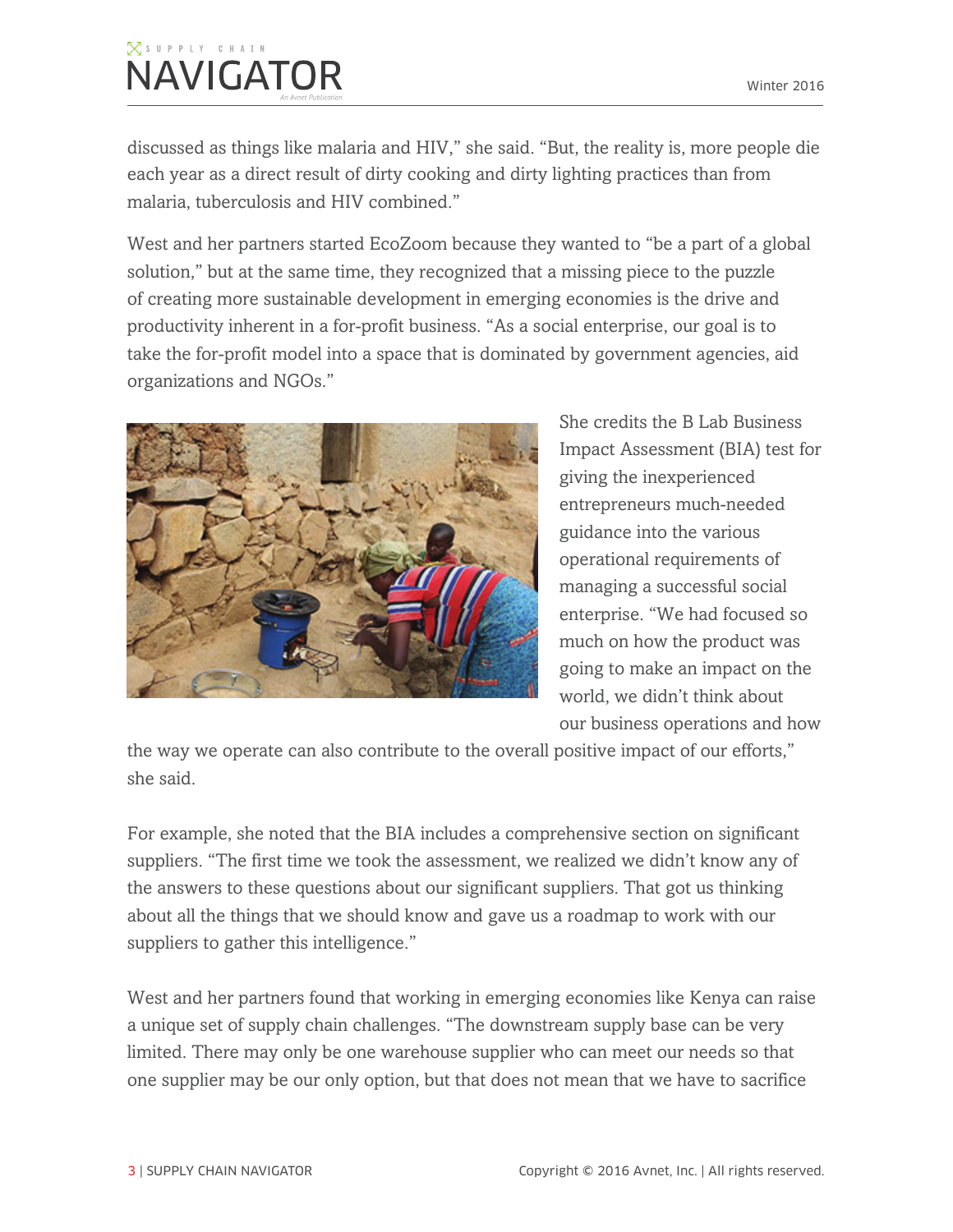our values."

As a social enterprise, EcoZoom's mission is not complete if the company is not focusing on people, planet, and profit all at times, West noted. So, when faced with a supplier dilemma, EcoZoom takes a holistic approach to problem solving, committing to always find a win-win solution. "We understand that, like us, our suppliers are in business to make money, so we won't ask things of them that are going to reduce their profitability."

As a social enterprise, EcoZoom's mission is not complete if the company is not focusing on people, planet and profit all at times.

Though CSR initiatives are generally an add-on to many existing corporate business strategies, the B Corp certification can be a great next step in more fully integrating CSR into the business, West said.

"Big, multinational companies will obviously have more legacy issues to contend with," West said. "But the more we have larger, high-profile companies like Patagonia, Ben & Jerry's, Etsy and Kickstarter pursuing B certification and incorporating as Benefit corporations, it will show other big companies that they can, if they truly want to, leverage their traditional business structure to effect positive social and environmental change."

EcoZoom's journey over the past five years is proof positive that it is possible to use the power of business to create social and environmental change, while at the same time growing profitably. West reported that EcoZoom started with just \$40K in founder funding; last year, the company reported revenue of over \$10M. "And we did it while staying true to our values – that is our greatest success."

West's advice to businesses, big or small, thinking about taking the B Lab BIA test: "Don't be afraid of bad results. They are just an opportunity for improvement and you don't have to improve everything at once. Take a longitudinal approach to impact and don't sacrifice the long-term benefit/impact for short-term wins."